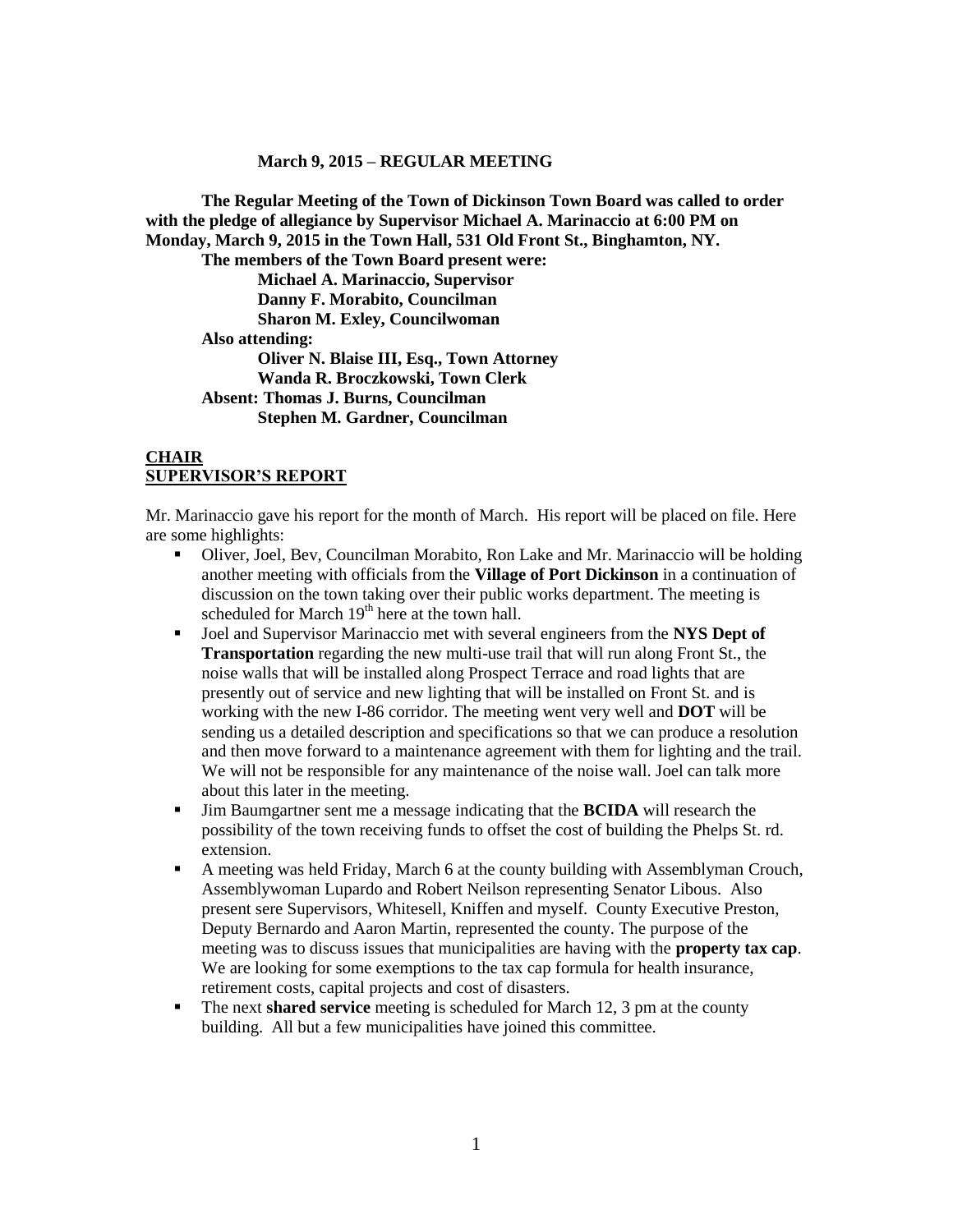# **SUPERVISOR'S REPORT (Continued)**

- A letter was written to Binghamton Mayor Rich David by Kirkwood Supervisor Gordi Kniffen regarding the inclusion of having a representative for our municipalities in their **Waste Treatment Board**.
- Supervisor Marinaccio sent information to **NYSEG** representative Lisa Stilitono, per her request that indicates most of the road lights until they are reactivated or replaced by more energy efficient lighting.
- Planning Chairman and Historian Dave Wasser would like to form a volunteer committee to assist in the planning of our  $125<sup>th</sup>$  Anniversary celebration in 2016. We would also like to see one of our council persons get involved. If anyone is interested, please contact David.
- Mr. Marinaccio will be attending the continued **Tax Cap** meeting on Friday, February 13, at 3:30 pm at the county office building. Our scheduled meeting with our NYS Representatives was cancelled due to the passing of Senator Libous's mother. We plan on rescheduling that meeting.
- The **Disaster Preparedness** meeting which will be conducted here at the town hall by the **Red Cross** will take place this Thursday, March 12, 6PM.
- **Code violations:** None.
- **Dog Control Officer's report**:

Supervisor Marinaccio is in receipt of the monthly report by our Dog Control Officer. Several stray pit-bulls were captured and transported to the shelter. Several other strays reported but not located. Several other calls regarding cats, wild life and the cold weather.

- **NYSEG** warning letters None received
- **Town Clerk Finance Report:**

Supervisor Marinaccio is in receipt of the monthly town clerk's finance report.

## **PUBLIC COMMENTS**

Supervisor Marinaccio opened the meeting to public comments.

Leonard Gee of the **Old State Road** area commented on a recent sale of a property that was sold with a code violation over a shed and not the dwelling. Mr. Gee believed it should not have been sold until the violation was taken care of. The code letter he referenced was a two decade old dilemma which had been rectified and was provided to substantiate the 1993 matter. He also commented on various properties in his neighborhood and Mr. Marinaccio conveyed to Mr. Gee those residents were granted extensions up to May on exterior violations due to winter weather. Supervisor Marinaccio thanked him for his comments and closed the public comment period.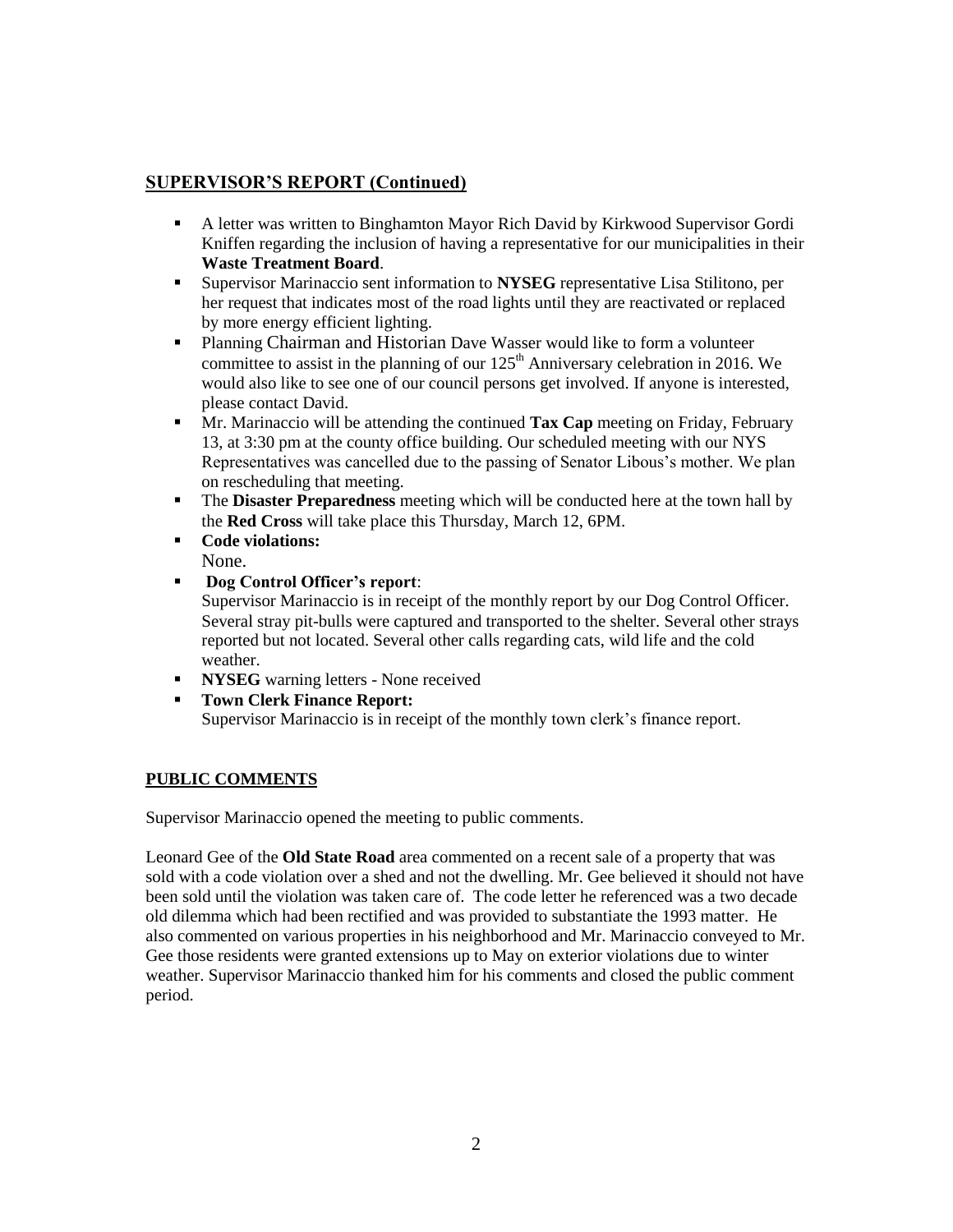## **APPROVAL OF MINUTES**

On a motion by Councilwoman Exley seconded by Councilman Morabito to approve the Work Session February 2, 2015 and Regular Meeting Minutes of February 9, 2015. All in favor. Vote -3 Ayes, Nays-0.

### **ABSTRACTS for approval**

On Motion from Councilman Morabito, seconded by Councilwoman Exley to approve abstract # 3 in the amount of  $$282,689.88$ . Vote Ayes – 3, Nays – 0.

Supervisor Marinaccio voting Aye Councilman Morabito voting Aye Councilman Burns voting Absent Councilwoman Exley Aye Councilman Gardner Absent Unanimously passed and noted as duly adopted.

### **Abstract Summary of Audited Vouchers for Funds respectively in the amount(s) of \$:**

| <b>General Fund</b>                          | \$39,061.79  |
|----------------------------------------------|--------------|
| <b>Part Town</b>                             | \$6000.00    |
| <b>Highway</b>                               | \$8,265.12   |
| <b>Fire districts</b>                        | \$0.00       |
| <b>Light Districts</b>                       | \$4,116.42   |
| <b>Refuse &amp; Garbage</b>                  | \$7,862.42   |
| <b>Sewer Operating Dist.</b>                 | \$208,214.61 |
| <b>Water Operating Dist.</b>                 | \$9,169.52   |
| <b>Water Debt-Water Line/Replace/Repairs</b> | \$00.00      |

## **Voucher #3 for March 2015 year in the amount of \$196,061.06:**

#### **ATTORNEY**

### **TRANSFER OF PHELPS STREET PROPERTY**

Attorney Blaise has nothing new to report.

### **STATUS OF TOWN OF CHENANGO REGARDING ANNEXATION OF 932 UPPER FRONT STREET TO TOWN OF CHENANGO**

Mr. Blaise has not heard back on the progress with the **County Planning Department** to prepare new maps of the adjusted town boundaries following the annexation.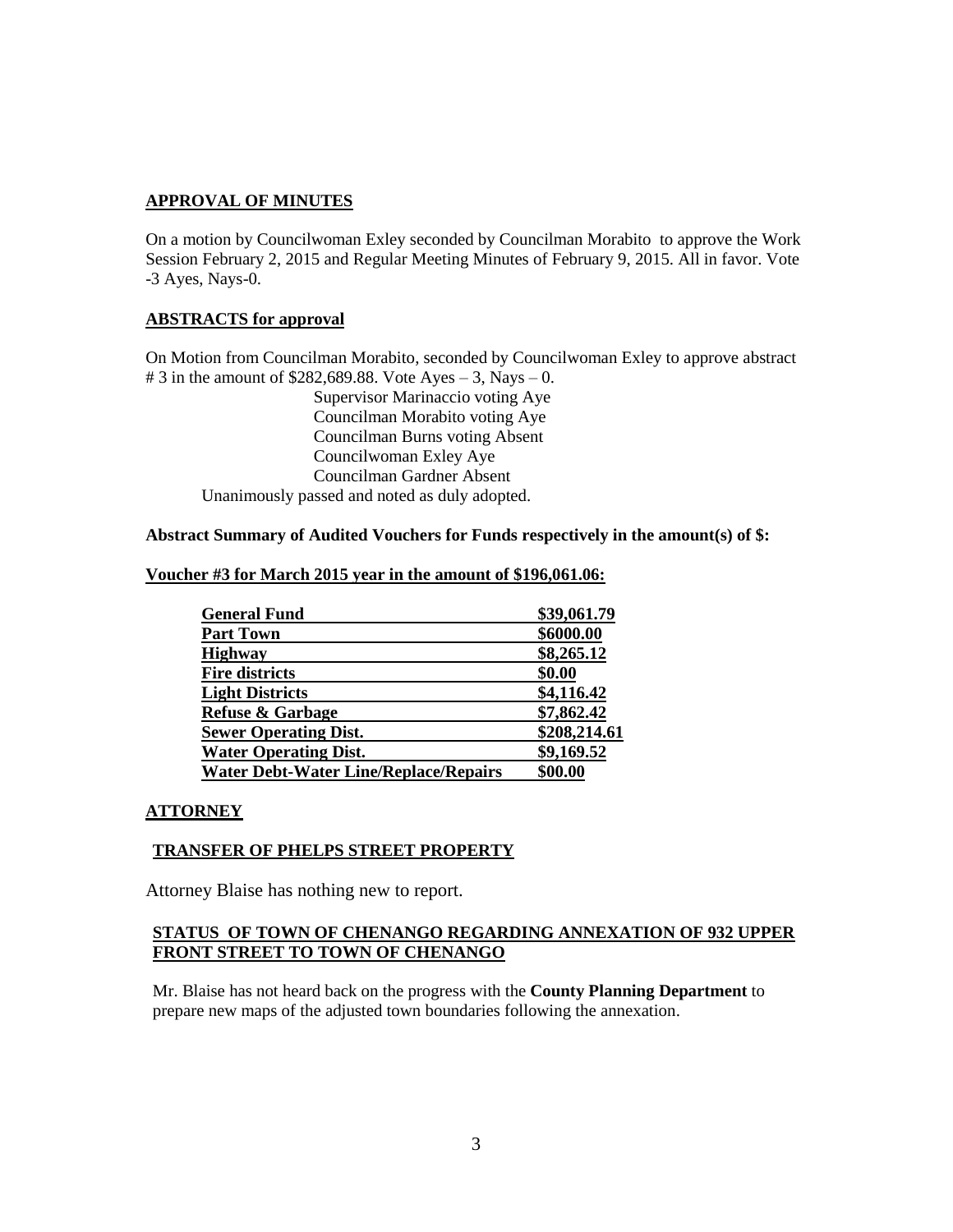## **REVISED REFFERENDUM TO TRANSFER OF MARION STREET TO MR. & MRS. KATUSHA**

Attorney Blaise stated there is nothing new regarding the transfer.

### **RESOLUTION RESCISSION OF SEX OFFENDER RESIDENCY LAW**

Attorney Blaise stated there is the probability a new law will be enacted soon and recommended we hold off until the Legislature proceeds with this recently introduced bill. The board was in agreement. Attorney Blaise will keep them apprised of the situation.

### **RESOLUTION 2015-4**

The following Resolution was offered by Councilman Morabito, who moved its adoption, seconded by Councilwoman Exley.

# BE IT RESOLVED, by the Town Board of the Town of Dickinson, Broome County, New York as follows: **RESOLUTION AUTHORIZING THE TOWN TO CREATE A GOVERNMENT EFFICIENCY PLAN WITH BROOME COUNTY AND POTENTIALLY OTHER LOCAL GOVERNMENTS; AS PART OF NEW YORK STATE'S PROPERTY TAX FREEZE CREDIT.**

The question of adoption of the foregoing Resolution was duly put to a vote on roll call which resulted as follows: All in favor. Vote  $Ayes - 3$ , Nays  $- 0$ . Supervisor Marinaccio voting Aye Councilman Morabito voting Aye Councilman Burns voting Absent Councilwoman Exley Aye Councilman Gardner Absent

All in favor.

The resolution is on file with the Town Clerk.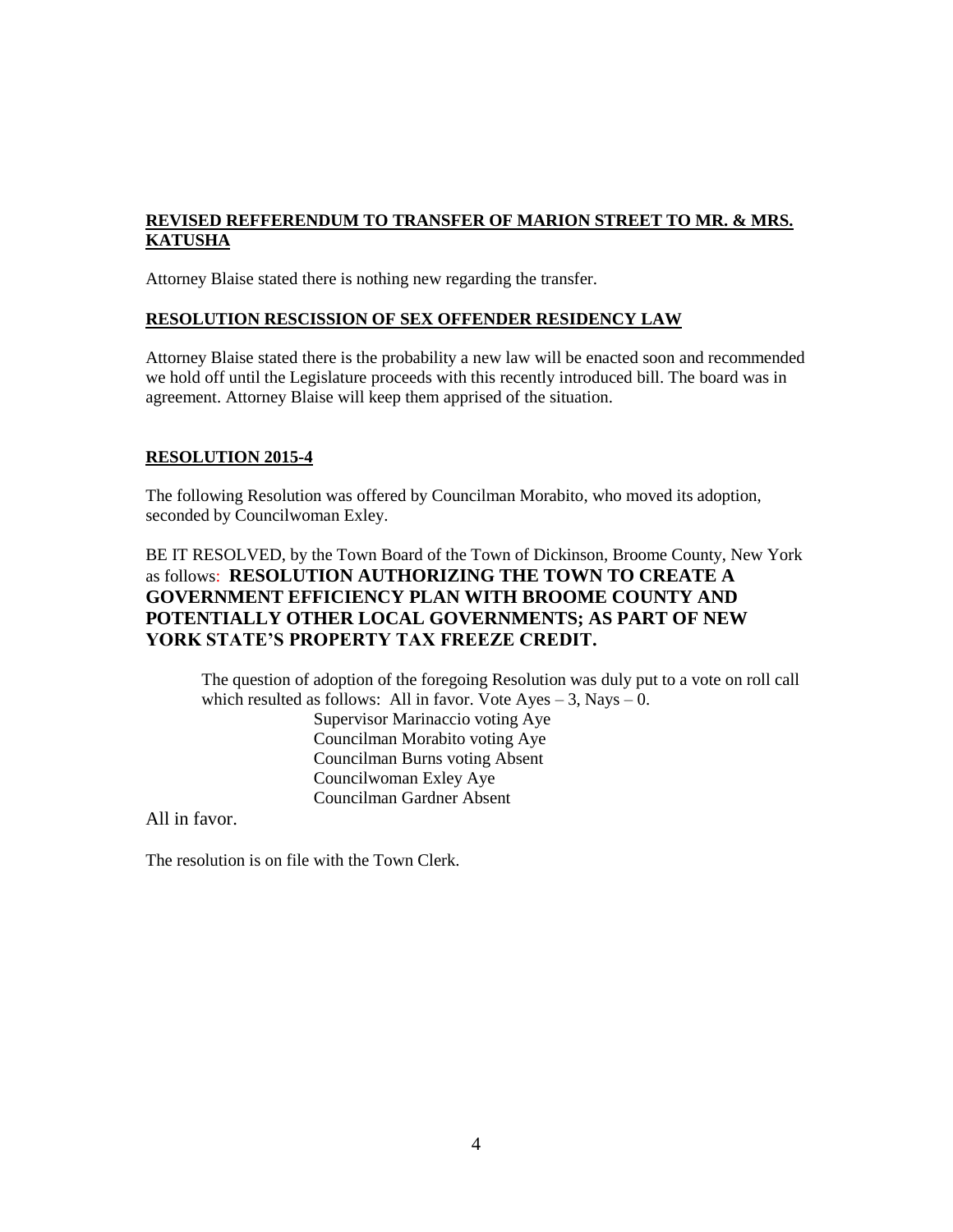## **RESOLUTION 2015-5**

The following Resolution was offered by Councilwoman Exley, who moved its adoption, seconded by Councilman Morabito.

BE IT RESOLVED, by the Town Board of the Town of Dickinson, Broome County, New York as follows: **RESOLUTION DESIGNATING APRIL 25, 2015 AS MUNICIPAL CLEAN UP DAY FOR THE TOWN OF DICKINSON**

The question of adoption of the foregoing Resolution was duly put to a vote on roll call which resulted as follows: All in favor. Vote  $Aves - 3$ , Nays  $- 0$ . Supervisor Marinaccio voting Aye Councilman Morabito voting Aye Councilman Burns voting Absent Councilwoman Exley Aye Councilman Gardner Absent

All in favor.

The resolution is on file with the Town Clerk.

## **NEW YORK STATE DEPARTMENT OF TRANSPORTATION PROJECTS**

Attorney Blaise is awaiting word for the **NYSDOT projects needing approval for resolutions.**

### **RESOLUTION 2015-6**

The following Resolution was offered by Councilman Morabito, who moved its adoption, seconded by Councilwoman Exley.

BE IT RESOLVED, by the Town Board of the Town of Dickinson, Broome County, New York as follows: **A RESOLUTION AUTHORIZING THE SALE OF EQUIPMENT BETWEEN THE TOWN OF DICKINSON AND TOWN OF WINDSOR**.

To purchase a generator currently valued at approximately \$17,500, based on research of similar sized Ingersoll Rand generators of similar age, usage and condition, as determined by research conducted by Dickinson's Public Works Commissioner and Deputy Public Works Commissioner and shared with Windsor.

The question of adoption of the foregoing Resolution was duly put to a vote on roll call which resulted as follows: All in favor. Vote  $Ayes - 3$ , Nays  $- 0$ . Supervisor Marinaccio voting Aye Councilman Morabito voting Aye Councilman Burns voting Absent Councilwoman Exley Aye Councilman Gardner Absent

All in favor.

The resolution is on file with the Town Clerk.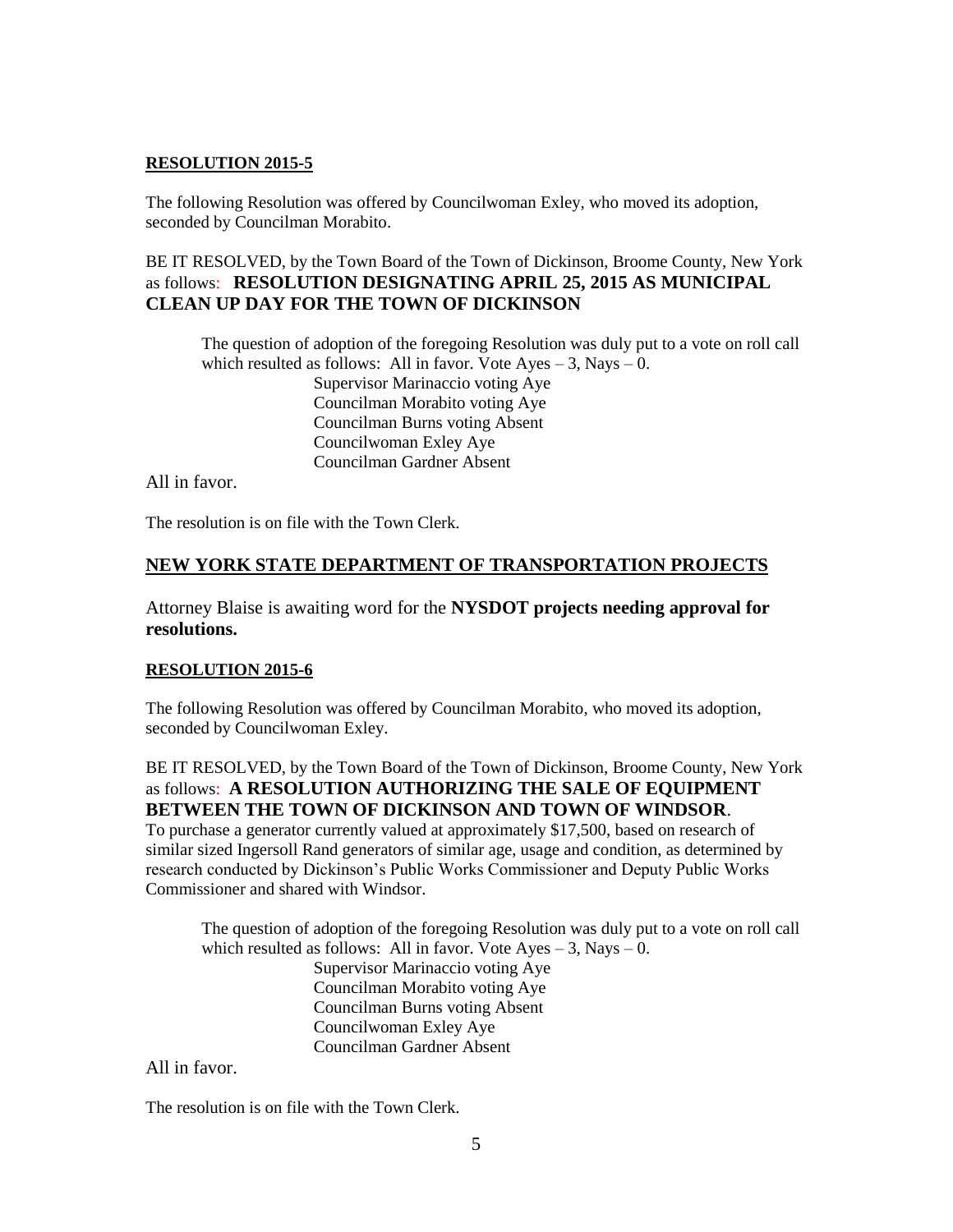# **CHAIR**

## **REPORT ON TAX CAP MEETING**

Supervisor Marinaccio attended a meeting regarding the **Tax Cap** and it was reported during his Supervisor Report he already presented.

## **NYSEG CREDITS**

Mr. Marinaccio has been working with **NYSEG** for the purpose of obtaining credits for street pole lamps that have not been operating for some time. Mr. Marinaccio learned that it is not retroactive but will commence once we report those pole lights with **NYSEG.**

## **NEWSLETTER**

Supervisor Marinaccio has all but one article and will be ready to hand it over to Councilman Morabito.

### **CHAIR**

#### **COMMITTEE REPORTS:**

### **PUBLIC WORKS – WATER & HIGHWAY DEPARTMENT**

- 1. Joel Kie, Public Works Commissioner reported the recent water breaks were the result of services that froze over.
- 2. Public Works Commissioner Kie recently attended a meeting in Albany with PW Commissioners from around the state to solicit more money for the repairs of roads and bridges.
- 3. Mr. Kie instead of going for two new trucks is instead going to trade in the tractor for doing the snow on the sidewalks and his pick-up truck. They will both be **State** bids. The money is in the budget and the board was in favor of these purchases.
- 4. **Old State Road** intersection is in need of repair. Right now it will be a cold patch but needs to be fixed properly once the weather breaks.
- 5. Commissioner Kie and Supervisor Marinaccio met with the **DOT** regarding the multipurpose lane that will be implement at the corner of Bevier Street going south at the bypass heading toward the City of Binghamton that is to augment and service walkers and bicyclists. Mr. Kie also addressed the new **LED** lighting with a recommendation to install them all the way up towards the northern section of Upper Front Street. It will be a future investment with the impending **BC Farmer's Market** venue being relocated at the Cornell Co-Operative Extension. The **DOT** will conduct an Engineering Report to go up this way and with the agreement the Town will maintain the lighting. **DOT** was in favor and all agreed.